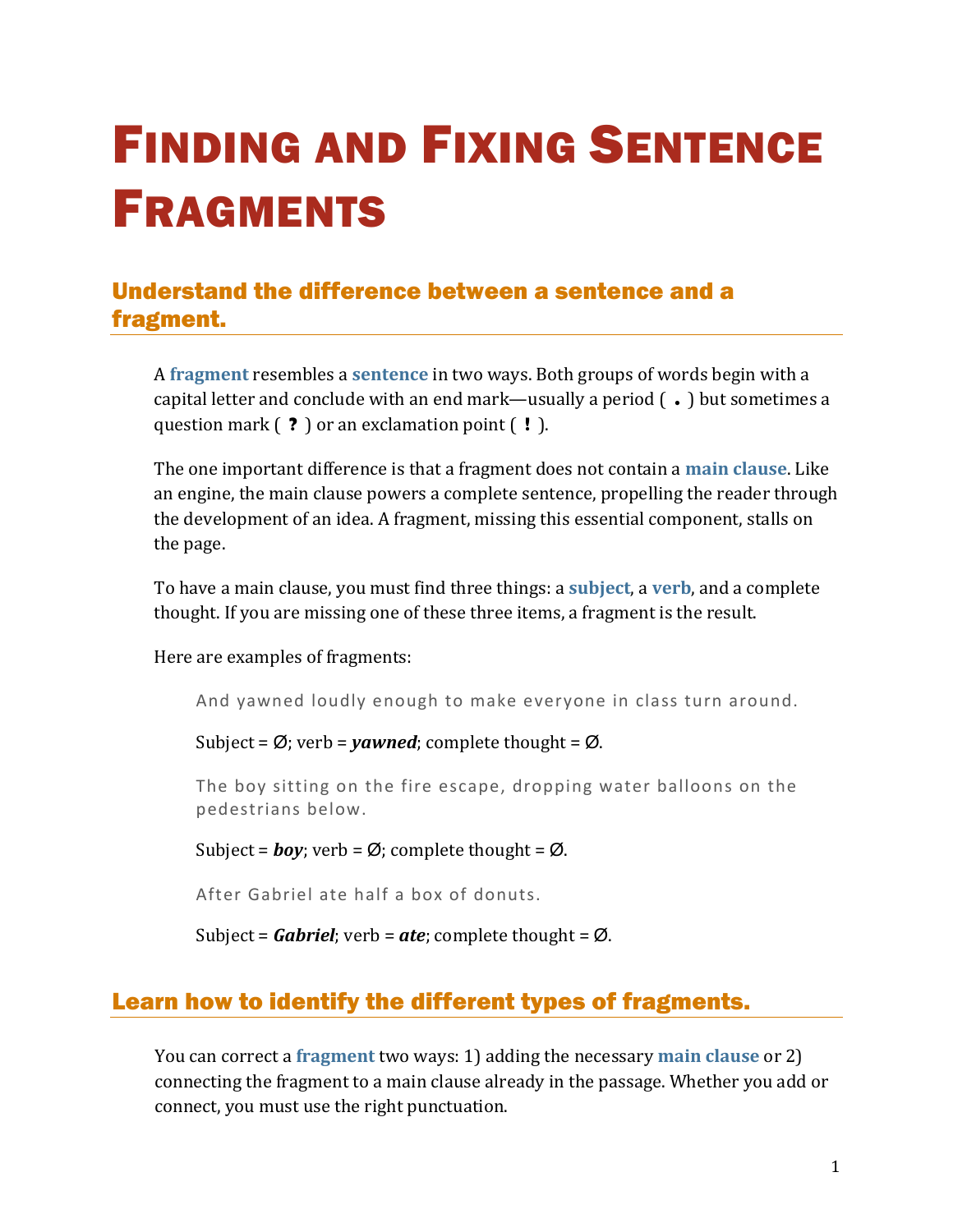Some fragments, for example, will require a **[comma](https://chompchomp.com/terms/comma.htm)** if you connect them at the *beginning* of a main clause. If you choose to connect them at the *end*, however, these same fragments require no punctuation at all. Other fragments will require a comma whether you connect them at beginning or the end. To make an intelligent punctuation decision, you first must identify the *type* of fragment that you have.

A fragment will often be a **[subordinate clause](https://chompchomp.com/terms/subordinateclause.htm)**, **[participle phrase](https://chompchomp.com/terms/participlephrase.htm)**, **[infinitive phrase](https://chompchomp.com/terms/infinitivephrase.htm)**, afterthought, lonely **[verb](https://chompchomp.com/terms/verb.htm)**, or **[appositive](https://chompchomp.com/terms/appositive.htm)**. Each type of fragment has a *marker* that identifies it.

## SUBORDINATE CLAUSE FRAGMENTS

A subordinate clause fragment (sometimes called a *dependent clause* fragment) will begin with a **[subordinate conjunction](https://chompchomp.com/terms/subordinateconjunction.htm)** or a **[relative pronoun](https://chompchomp.com/terms/relativepronoun.htm)**. You will also find a **[subject](https://chompchomp.com/terms/subject.htm)** and a **[verb](https://chompchomp.com/terms/verb.htm)**. Unfortunately, this combination of words will not express a complete thought *by itself*.

Think of the problem like this: At work, there are bosses and their employees, also known as *subordinates*. When the bosses are not directly supervising, many subordinates neglect their responsibilities.

In a sentence, the main clause is the boss. If the boss is absent, the **[subordinate](https://chompchomp.com/terms/subordinateclause.htm)  [clause](https://chompchomp.com/terms/subordinateclause.htm)** goofs off, and the job of communicating a full thought does not get done.

| <b>SUBORDINATE CONJUNCTIONS</b> |               |          |  |  |
|---------------------------------|---------------|----------|--|--|
| after                           | in case       | that     |  |  |
| although                        | in order that | though   |  |  |
| <b>as</b>                       | insofar as    | till     |  |  |
| as if                           | just as       | unless   |  |  |
| as long as                      | no matter how | until    |  |  |
| as soon as                      | now that      | when     |  |  |
| as though                       | once          | whenever |  |  |

Here are the words that will begin a subordinate clause fragment: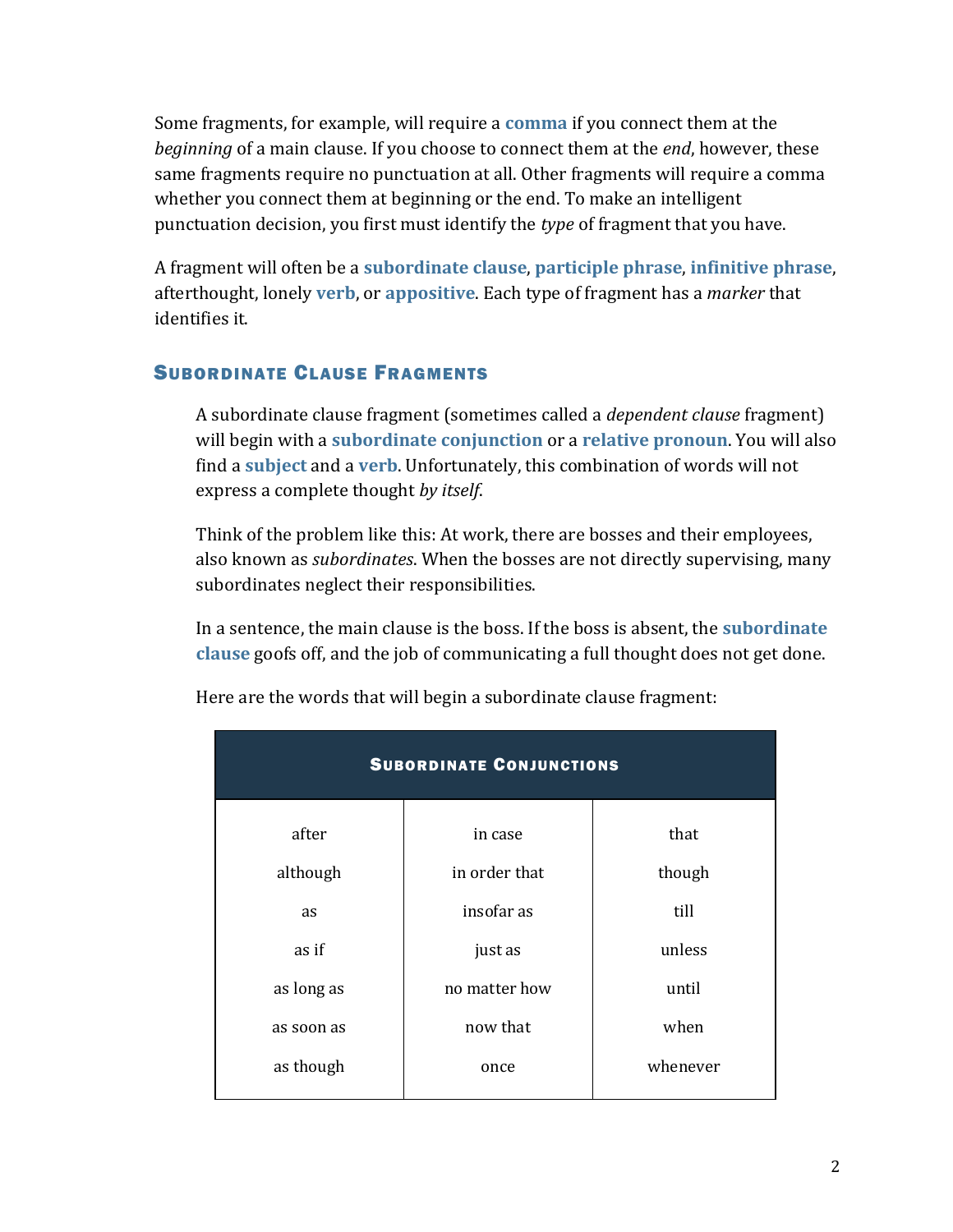| because     | provided that | where    |
|-------------|---------------|----------|
| before      | rather than   | whereas  |
| even if     | since         | wherever |
| even though | so that       | whether  |
| how         | than          | while    |
| if          |               | why      |
|             |               |          |

| <b>RELATIVE PRONOUNS</b> |         |          |  |  |
|--------------------------|---------|----------|--|--|
| that                     | who     | whose    |  |  |
| which                    | whoever | whosever |  |  |
| whichever                | whom    | whomever |  |  |

These words are your *markers* for subordinate clause fragments.

Here are examples:

**Because** Chase caught the eye of the beautiful brunette in algebra.

*Because* = subordinate conjunction; *Chase* = subject; *caught* = verb.

What happened? Was he able to cheat on the test? Did he quickly ask her for a date? We do not know because the thought is *incomplete*.

**Until** Rachel notices the toilet paper stuck to her shoe.

*Until* = subordinate conjunction; *Rachel* = subject; *notices* = verb.

What will happen? Will she embarrass her date? Will people at the restaurant stare? We do not know because this is another *incomplete* thought.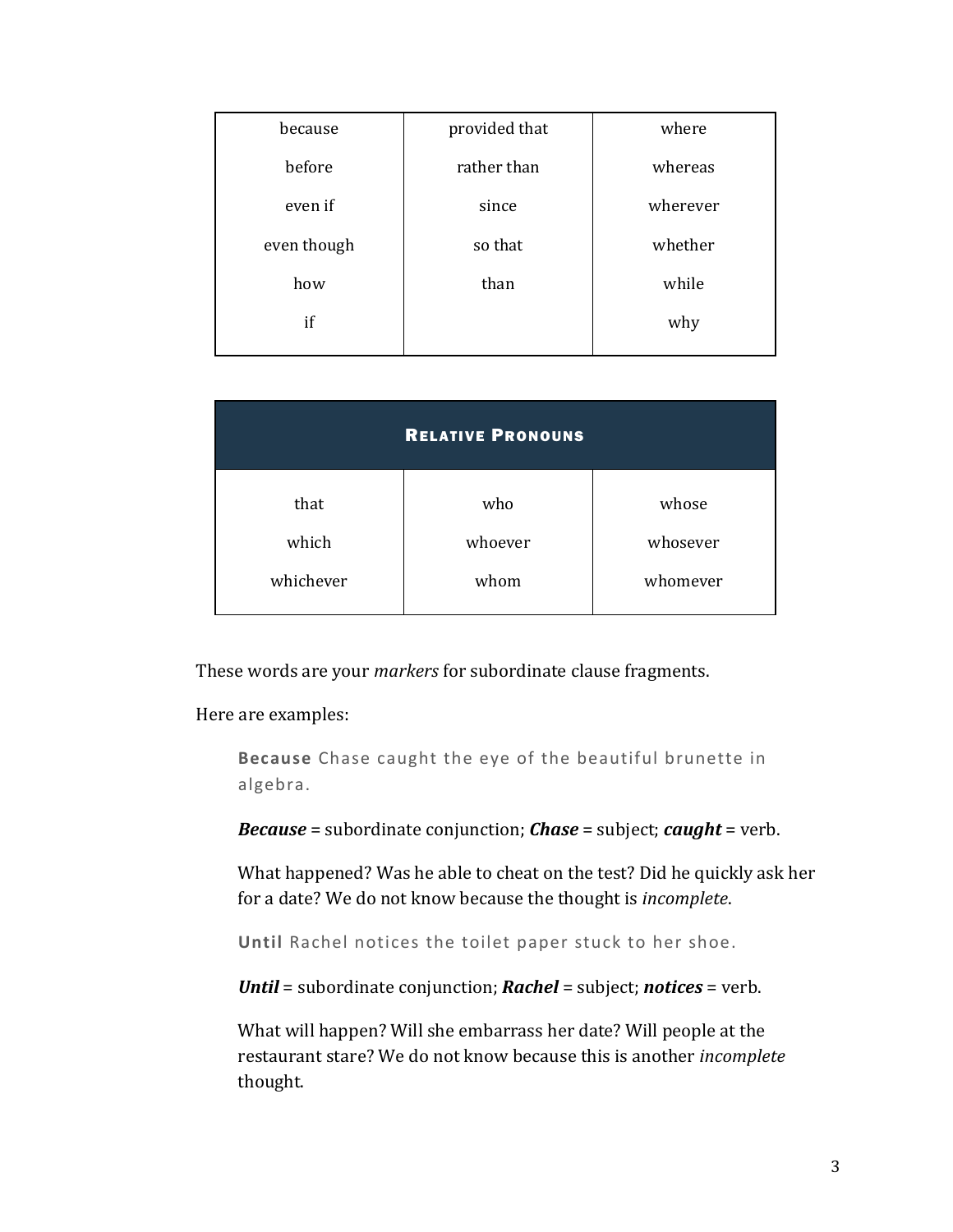Even though Fred stuck straws up his nose.

*Even though* = subordinate conjunction; *Fred* = subject; *stuck* = verb.

What happened? Did he still not pass for a walrus? Did the restaurant manager offer him a job anyway? We do not know because this thought is *incomplete* too!

**Where** the popcorn is stale and the soda flat.

*Where* = subordinate conjunction; *popcorn* = subject; *is* = verb.

Obviously, we should avoid this place, but where is it? We do not have enough information to know because we have only *half* the thought.

**Whom** you can trust with the secret.

*Whom* = relative pronoun; *you* = subject; *can trust* = verb.

Who is this person? We do not know because this thought is *unfinished*.

#### PARTICIPLE PHRASE FRAGMENTS

A **[participle phrase](https://chompchomp.com/terms/participlephrase.htm)** fragment will often begin with a word ending in *ing* or *ed*. In the case of **[irregular verbs](https://chompchomp.com/rules/irregularrules01.htm)**, an irregular past participle, like *broken* or *swum*, will begin the phrase. **[Modifiers](https://chompchomp.com/terms/modifiers.htm)** and **[objects](https://chompchomp.com/terms/objects.htm)** may follow, but nowhere will you find a **[main clause](https://chompchomp.com/terms/mainclause.htm)** to complete the thought. By itself, a participle phrase cannot be a sentence.

Your marker for this type of fragment is the present or past participle that you will find at the beginning of the fragment.

Read these examples:

**Sunning** themselves on the hot concrete until they heard human feet crashing down the sidewalk.

All the while **twirling** the batons with the speed and ferocity of helicopter blades.

**Sucked** down the pipe with a hearty slurp.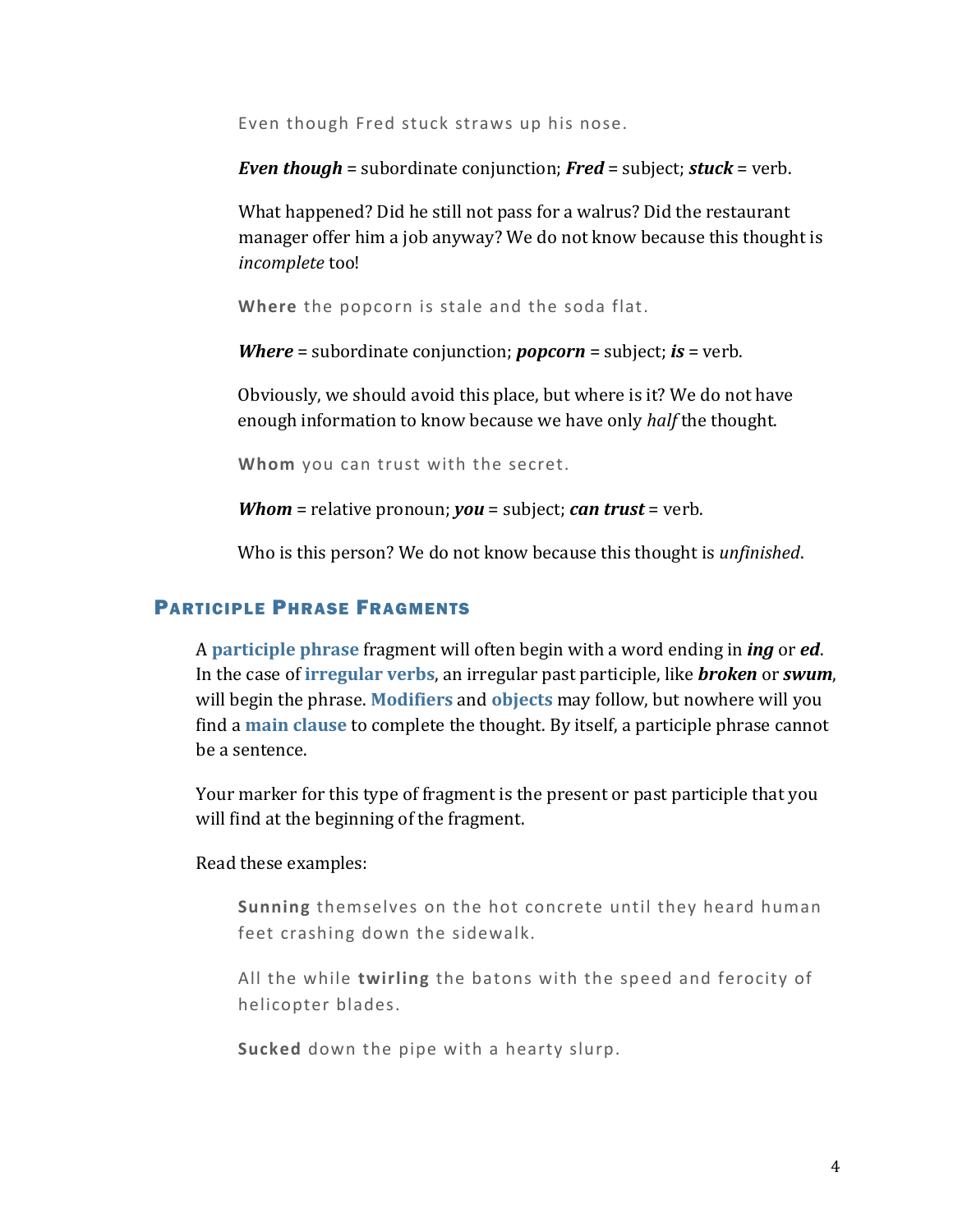**Hidden** in the bureau drawer underneath a pile of mismatched socks.

#### INFINITIVE PHRASE FRAGMENTS

An **[infinitive phrase](https://chompchomp.com/terms/infinitivephrase.htm)** fragment will begin with *to* followed by the base form of the verb, like this:



Although more words will follow to finish the phrase, you will not find a **[main](https://chompchomp.com/terms/mainclause.htm)  [clause](https://chompchomp.com/terms/mainclause.htm)** to complete the thought. An infinitive phrase—by itself—cannot be a sentence.

Your marker for this kind of fragment is **TO + VERB**.

#### Read these examples:

Only **to watch** in dismay as Professor Frazier poured her chemistry experiment into the sink.

**To catch** butterflies for her biology project.

**To break** a piece of plywood with his bare hands.

#### AFTERTHOUGHT FRAGMENTS

An afterthought clarifies earlier information by providing specific details. When an afterthought does not contain a **[main clause](https://chompchomp.com/terms/mainclause.htm)**, it is a fragment.

These words and phrases frequently begin afterthoughts: *especially*, *except*, *excluding*, *for example*, *for instance*, *including*, *like*, and *such as*.

These words are your markers for this type of fragment (although infrequently you will have *just* the list of details).

Here are examples:

**For example**, leaky pens, candy wrappers, dollar bills, and paperclips.

**Including** the dog with three legs and the cat with one eye.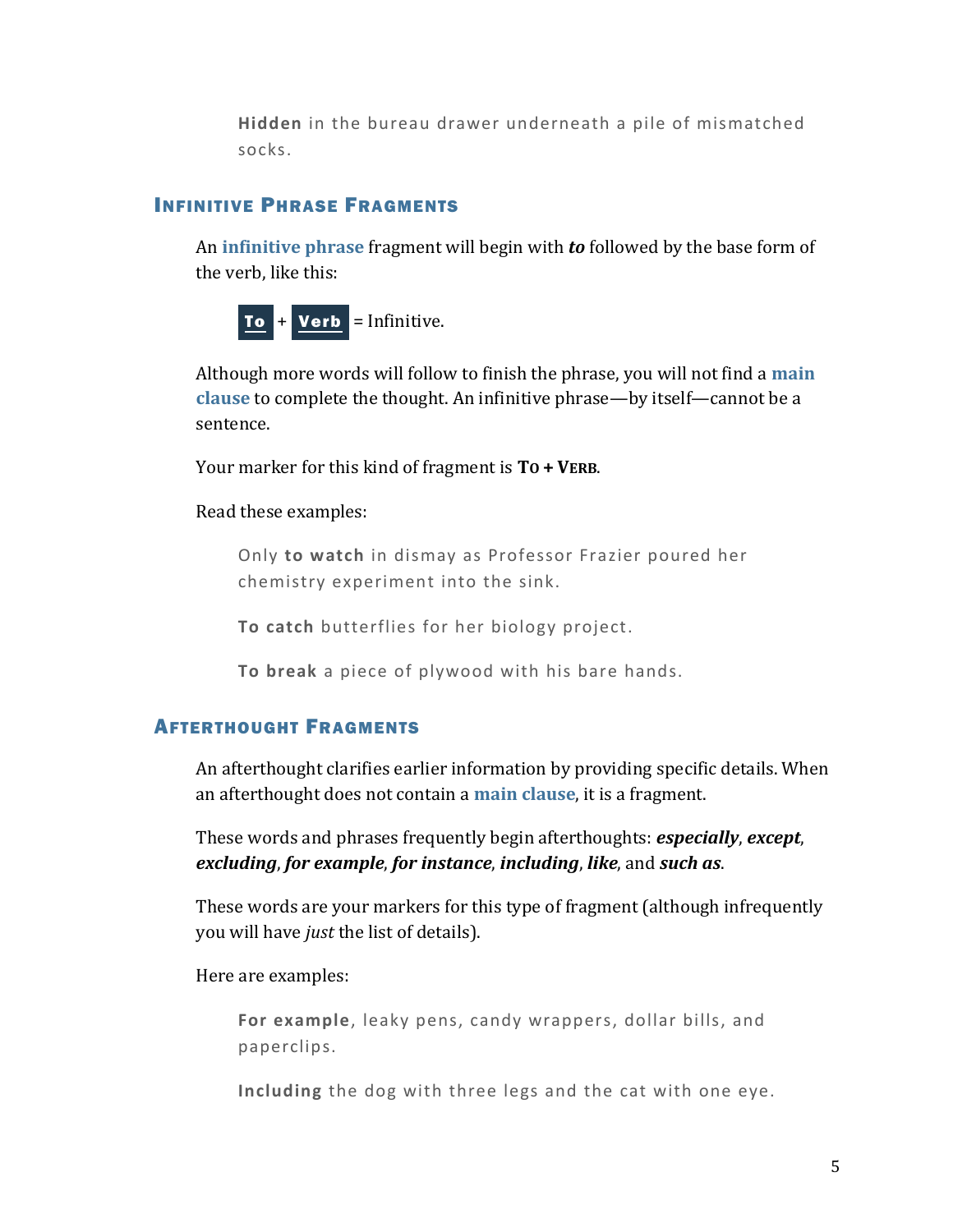**Such as** leaving the stove on and teasing mean dogs.

#### LONELY VERB FRAGMENTS

Writers will sometimes forget to include a **[subject](https://chompchomp.com/terms/subject.htm)** in a sentence. The result is a **[verb](https://chompchomp.com/terms/verb.htm)** pining for its partner. With the subject missing, the word group becomes a lonely verb fragment.

A lonely verb fragment will often begin with a **[coordinating conjunction](https://chompchomp.com/terms/coordinatingconjunction.htm)** (*and*, *but*, *for*, *or*, *nor*, *so*, *yet*). The marker for this type of fragment will be the unanswered question *Who?* or *What?* as you attempt to determine the subject.

#### Here are examples:

And **dashed** through the downpour as raindrops softened the hairspray shell holding her elaborate coif in place.

But **knew** that all his effort would prove useless in the long run.

**Took** the thick book and, with a heavy sigh, loaded it on top of her research pile.

#### APPOSITIVE FRAGMENTS

An **[appositive](https://chompchomp.com/terms/appositive.htm)** is a **[noun phrase](https://chompchomp.com/terms/nounphrase.htm)** that renames and clarifies another **[noun](https://chompchomp.com/terms/noun.htm)**. Because an appositive can be long, writers sometimes mistake one for a complete sentence. By itself, however, an appositive is a fragment.

An appositive fragment will begin with a noun and usually include one or more clarifying **[phrases](https://chompchomp.com/terms/phrase.htm)** or even a **[subordinate clause](https://chompchomp.com/terms/subordinateclause.htm)** after it.

#### Here are examples:

The unprepared **student** who was always begging for an extra pencil and a couple sheets of blank paper.

A **slacker** wasting his afternoon in front of the television.

A **dog** around whom people need to guard their fingers and food.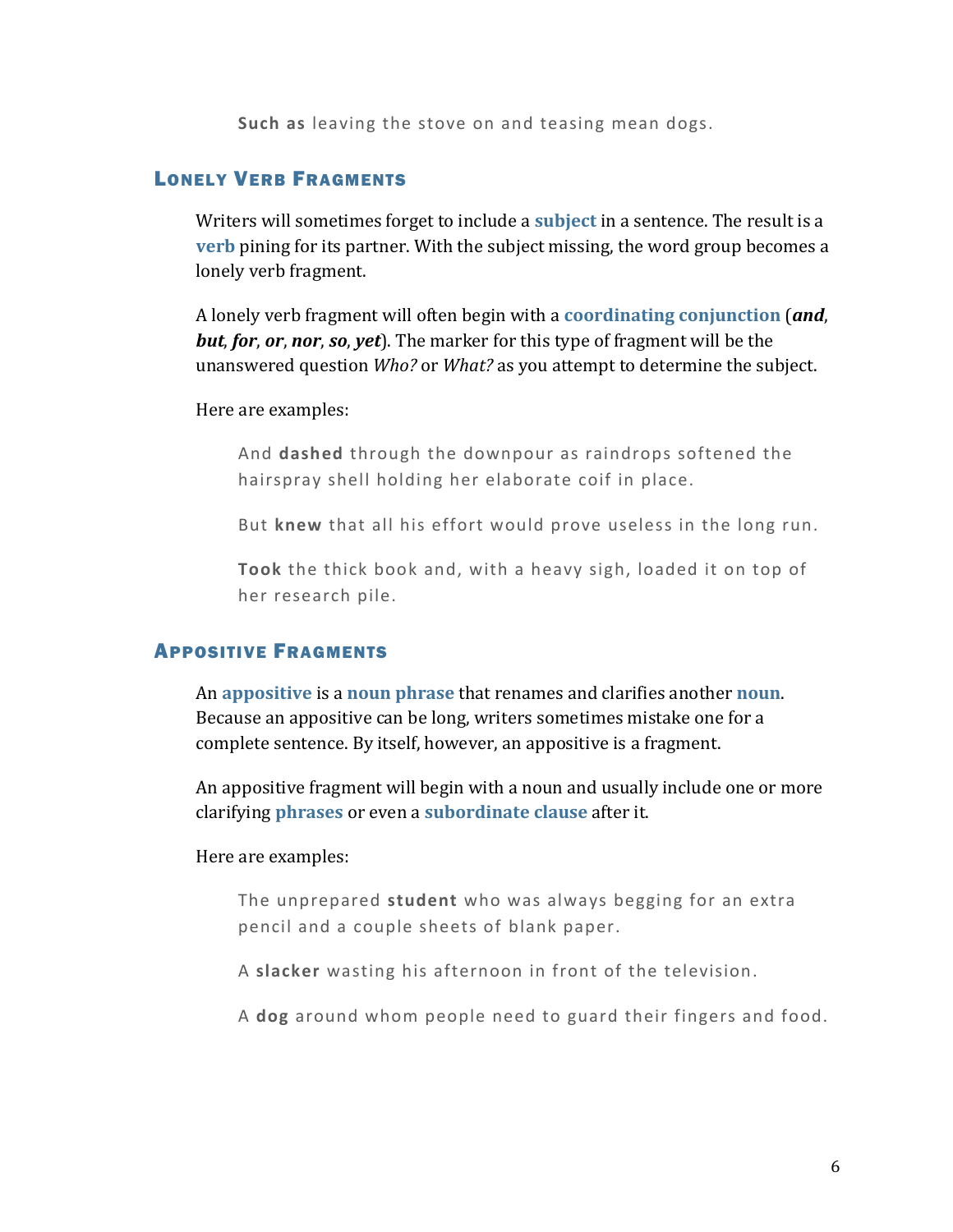## Know how to fix the fragments that you find.

You can fix any fragment by either 1) revising the fragment so that it includes a **[main](https://chompchomp.com/terms/mainclause.htm)  [clause](https://chompchomp.com/terms/mainclause.htm)** or 2) connecting the fragment to a main clause that comes before or after it.

To connect the fragment, you will need a basic understanding of punctuation. Learning the nine punctuation rules below will help you not only fix fragments but also punctuate many sentences correctly.

#### FIXING SUBORDINATE CLAUSE FRAGMENTS

When you have a **[subordinate clause](https://chompchomp.com/terms/subordinateclause.htm)** fragment, removing one thing—the *subordinating word*—will give you the necessary **[main clause](https://chompchomp.com/terms/mainclause.htm)**.

Read this example:

Because Chase caught the eye of the beautiful brunette in algebra.

Removing *because* makes the thought complete. *Chase* is the subject, *caught* the verb. And now you have a sentence!

Chase caught the eye of the beautiful brunette in algebra.

If, however, you need the subordinating word because of the meaning it provides, then fix the fragment by connecting it.

If you attach the fragment *after* a main clause, use **PUNCTUATION RULE 1**:



Here is an example:

We will continue giggling **until Rachel notices the toilet paper stuck to her shoe**.

If you attach the fragment *in front of* a main clause, use **PUNCTUATION RULE 2**:

Subordinate Clause + , + Main Clause .

Here is an example: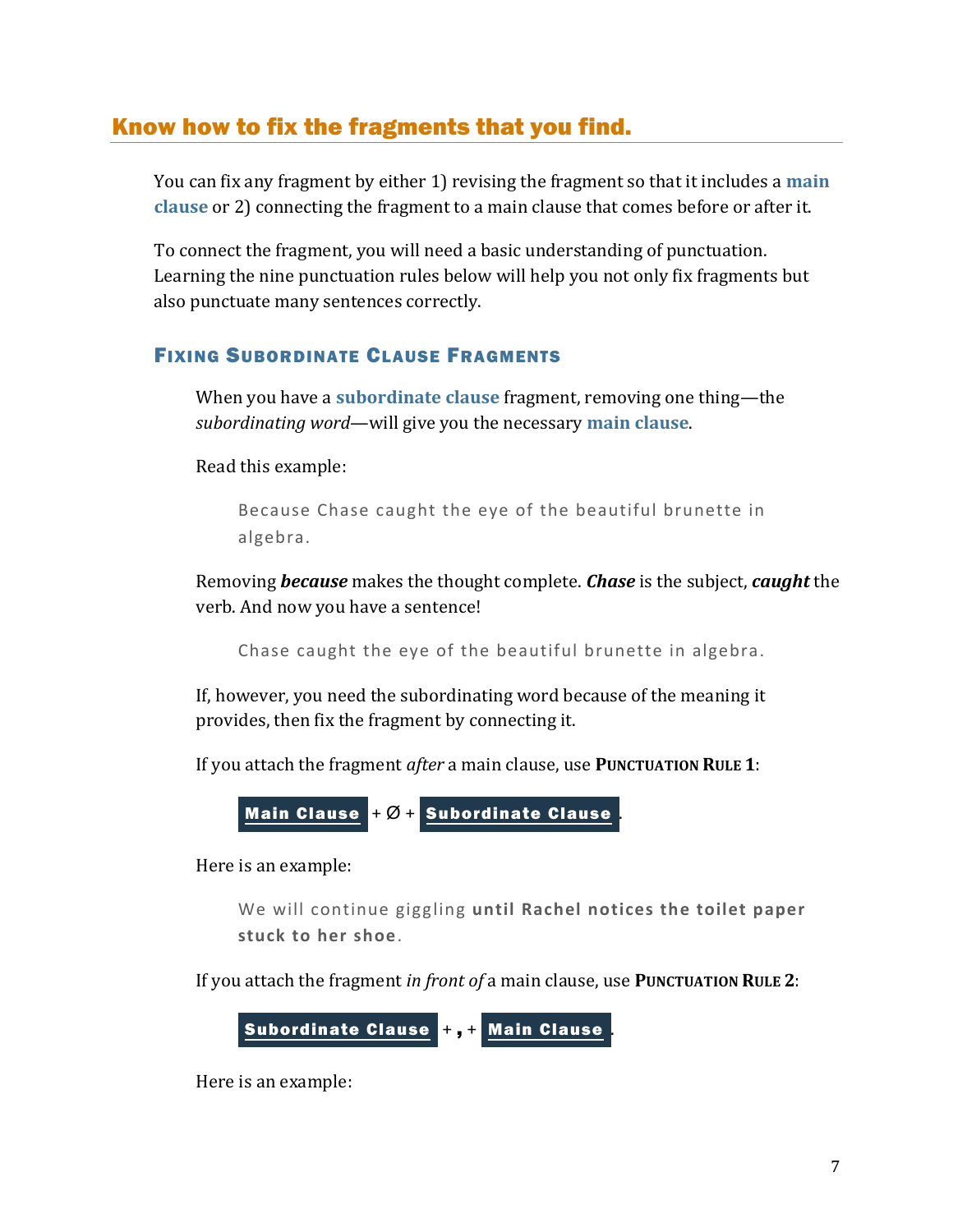Even though Fred stuck straws up his nose, Melissa ate her tuna fish sandwich and continued to ignore him.

## FIXING PARTICIPLE PHRASE FRAGMENTS

One way to fix a **[participle phrase](https://chompchomp.com/terms/participlephrase.htm)** fragment is to add the necessary **[main](https://chompchomp.com/terms/mainclause.htm)  [clause](https://chompchomp.com/terms/mainclause.htm)**.

Consider this fragment:

Sunning themselves on the hot concrete until they heard human feet crashing down the sidewalk.

Notice that you are not sure what species is enjoying the warmth. If you add this information and *complete* the **[verb](https://chompchomp.com/terms/verb.htm)**, the problem is fixed:

The little lizards were **sunning themselves on the hot concrete until they heard human feet crashing down the sidewalk** .

In addition, you can attach a participle phrase fragment *after* a main clause.

Just follow **PUNCTUATION RULE 3**:



Here is an example:

The majorette marched at the front of the parade , **all the while twirling her batons with the speed and ferocity of helicopter blades**.

Or you can choose to use **PUNCTUATION RULE 4**:



The participle phrase introduces the main clause, like this:

**Sucked down the pipe with a hearty slurp**, the dirty bath water drained from the tub.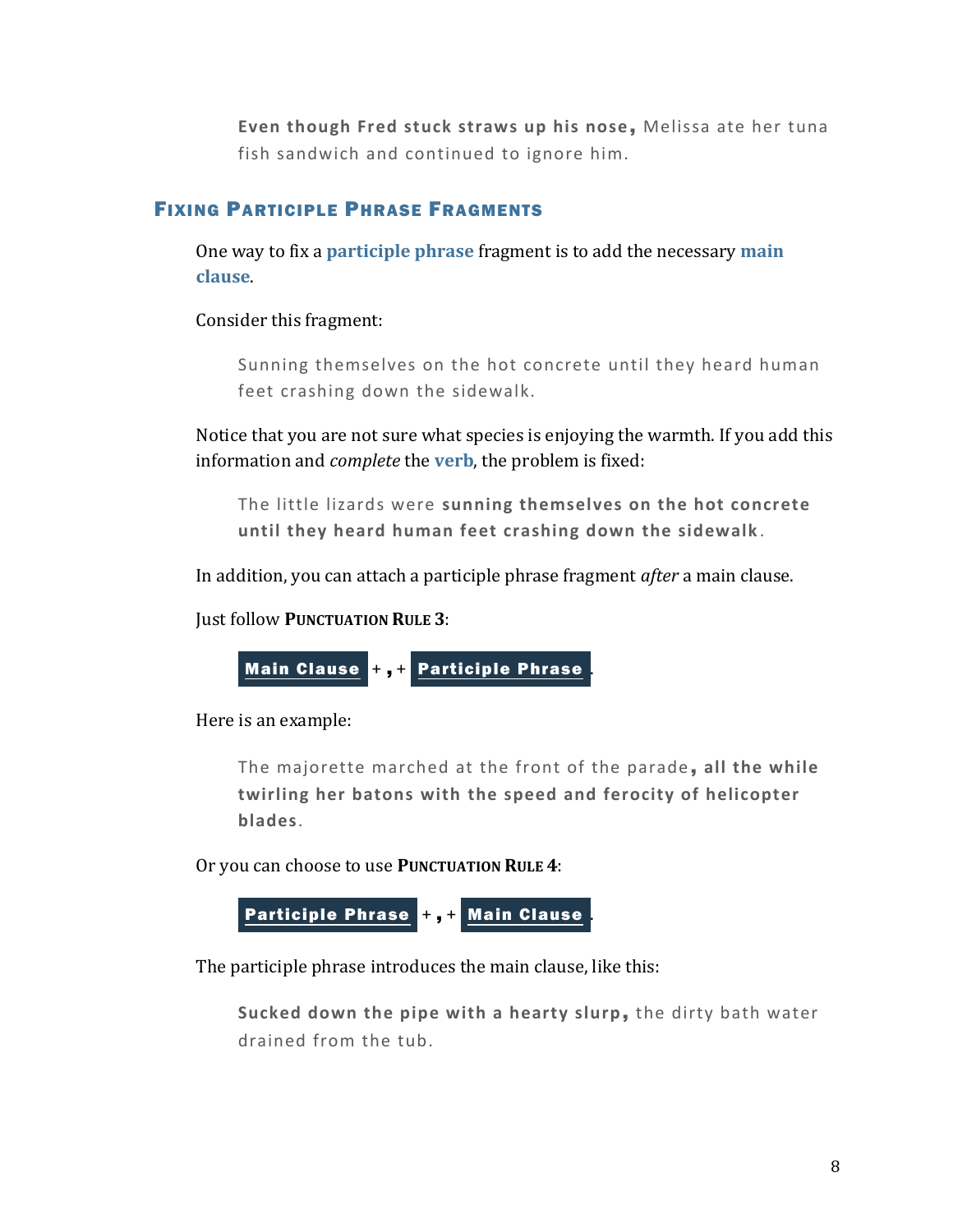#### FIXING INFINITIVE PHRASE FRAGMENTS

You can convert an **[infinitive phrase](https://chompchomp.com/terms/infinitivephrase.htm)** fragment into a sentence by adding a **[subject](https://chompchomp.com/terms/subject.htm)** and conjugating the **[verb](https://chompchomp.com/terms/verb.htm)**.

Read this fragment:

Only to watch in dismay as Professor Frazier poured her chemistry experiment into the sink.

When you read this fragment, you do not know *who* is involved. With a couple of minor changes, however, you have the necessary **[main clause](https://chompchomp.com/terms/mainclause.htm)** that every sentence requires:

**Amber watched** in dismay as Professor Frazier poured her chemistry experiment into the sink.

If you do not like that option, you can attach an infinitive phrase fragment after a main clause.

Just follow **PUNCTUATION RULE 5**:

$$
\underline{\text{Main Claude}} + \varnothing + \underline{\text{Infinite Phase}}.
$$

Here is an example:

Jossie enlisted the help of several spiders **to catch butterflies for her biology project**.

Or you can use **PUNCTUATION RULE 6**:

Infinitive Phrase +, + Main Clause

The infinitive phrase introduces the main clause, like this:

**To break a piece of plywood with his bare hands**, Daniel followed his karate teacher's advice and focused his power.

#### FIXING AFTERTHOUGHT FRAGMENTS

You can fix an afterthought fragment one of two ways. One option is to insert the missing **[subject](https://chompchomp.com/terms/subject.htm)** and **[verb](https://chompchomp.com/terms/verb.htm)** so that you have a **[main clause](https://chompchomp.com/terms/mainclause.htm)**. This option works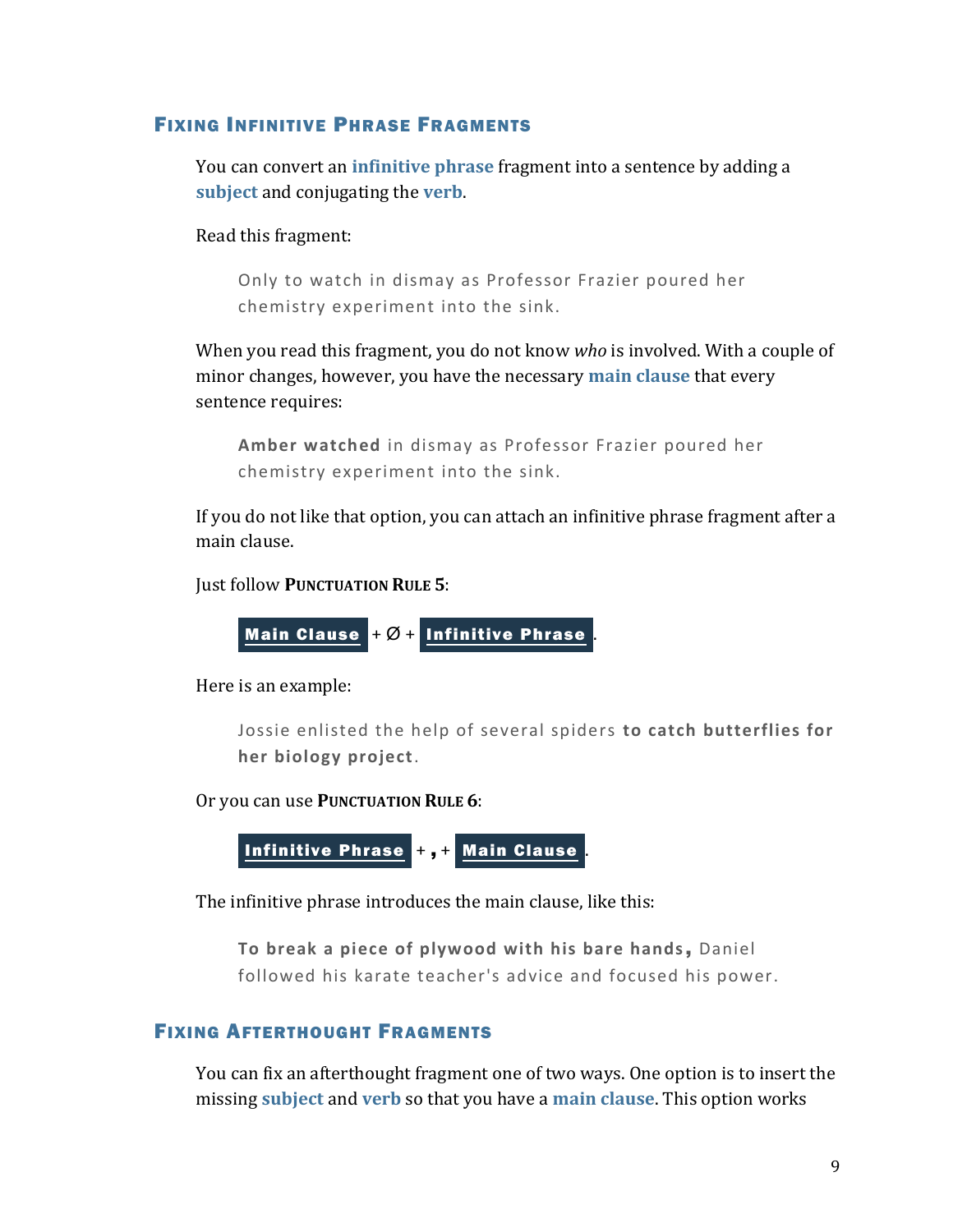best when you have *for example* and *for instance* as the transitions beginning the fragment.

Read this fragment:

```
For example, leaky pens, candy wrappers, dollar bills, and 
paperclips.
```
The simple addition of a subject and verb fixes the problem:

For example, **the desk drawer contained** leaky pens, candy wrappers, dollar bills, and paperclips.

Or you can attach the afterthought fragment to the end of a main clause. This option works best when the fragment begins with *except*, *excluding*, *including*, *like* and *such as*.

Use **PUNCTUATION RULE 7**:



Here is an example:

John has many unsafe habits, **such as leaving the stove on and teasing mean dogs**.

#### FIXING LONELY VERB FRAGMENTS

One missing element—the **[subject](https://chompchomp.com/terms/subject.htm)**—makes a lonely verb fragment an error.

Read this example:

And dashed through the downpour as raindrops softened the hairspray shell holding her elaborate coif in place.

Who did the dashing? We do not know. The subject may have been mentioned in a sentence that came previously, but *this* word group is a fragment because no subject exists in *it*.

To correct the error, all you need to do is insert a subject, like this: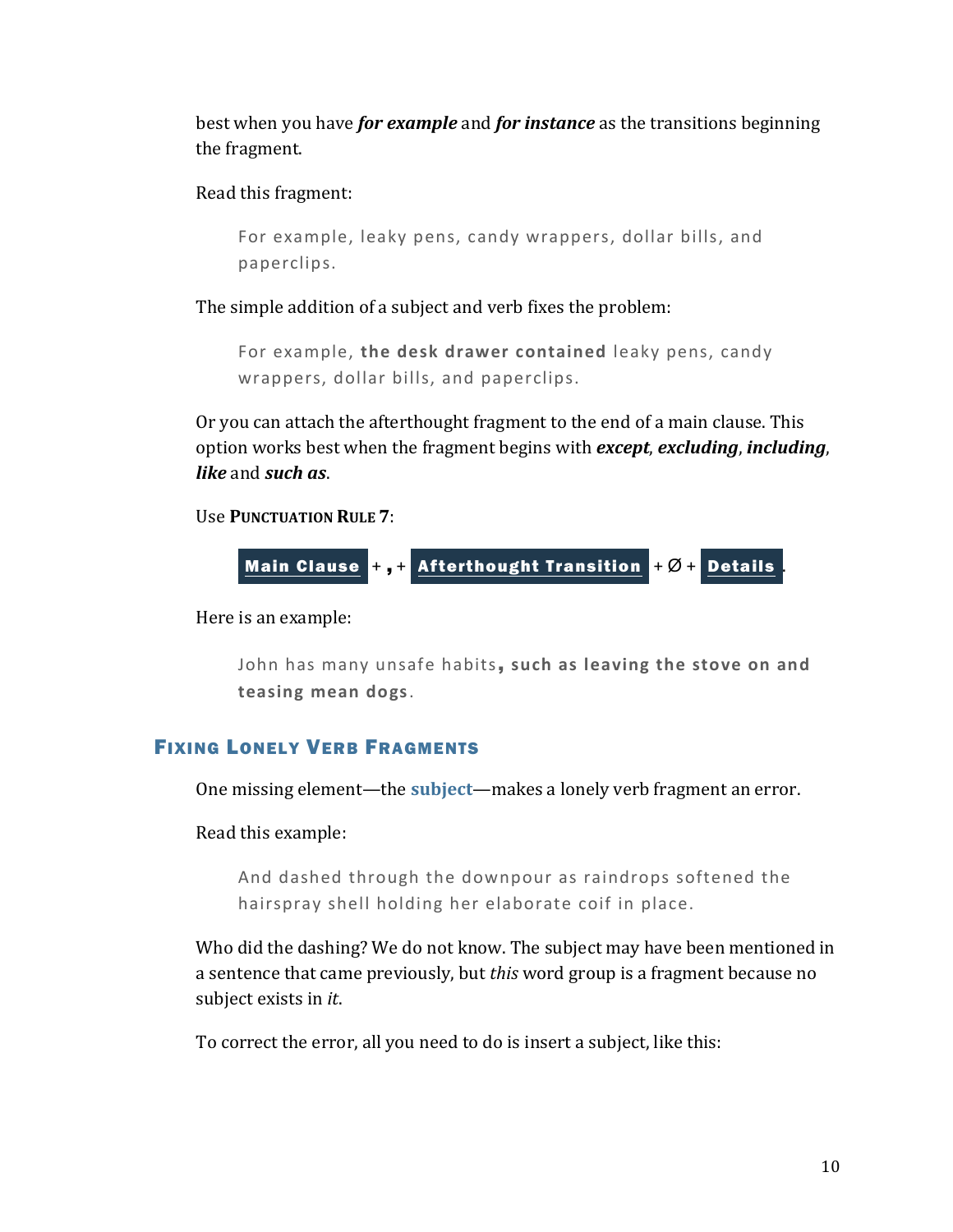**Betty** dashed through the downpour as raindrops softened the hairspray shell holding her elaborate coif in place.

If you want to connect this type of fragment to a main clause in front, use **PUNCTUATION RULE 8**:

Main Clause  $+$  Ø + Lonely Verb Phrase

With a heavy sigh, Darryl began counting the words of his essay **but knew that all his effort would prove useless in the long run**.

\*If the coordinating conjunction beginning the lonely verb phrase connects three or more verbs, you will need to use a comma. Review **[Comma Tip 4](https://chompchomp.com/handouts/commatip04.pdf)**.

#### FIXING APPOSITIVE FRAGMENTS

You have two options when fixing an **[appositive](https://chompchomp.com/terms/appositive.htm)** fragment. Since an appositive contains a **[noun](https://chompchomp.com/terms/noun.htm)**—which can conveniently become a **[subject](https://chompchomp.com/terms/subject.htm)**—adding a **[verb](https://chompchomp.com/terms/verb.htm)** will often fix the problem.

Read this example:

The unprepared student who was always begging for an extra pencil and a couple sheets of blank paper.

We know *who* is involved; now we need to know what this student *did*.

The unprepared student who was always begging for an extra pencil and a couple sheets of blank paper **sneezed**.

If you do not like *sneezed*, try *cried*, *sang*, *protested* the accusations, *bit* his lip, *crossed* his fingers, *flirted* with Jasmine, etc.

Another good option is to connect the appositive to a **[main clause](https://chompchomp.com/terms/mainclause.htm)**.

**PUNCTUATION RULE 9** says this: No matter where you attach the appositive—at the beginning, in the middle, or at the end—always use comma(s) to separate it from the rest of the sentence.

Here are examples: